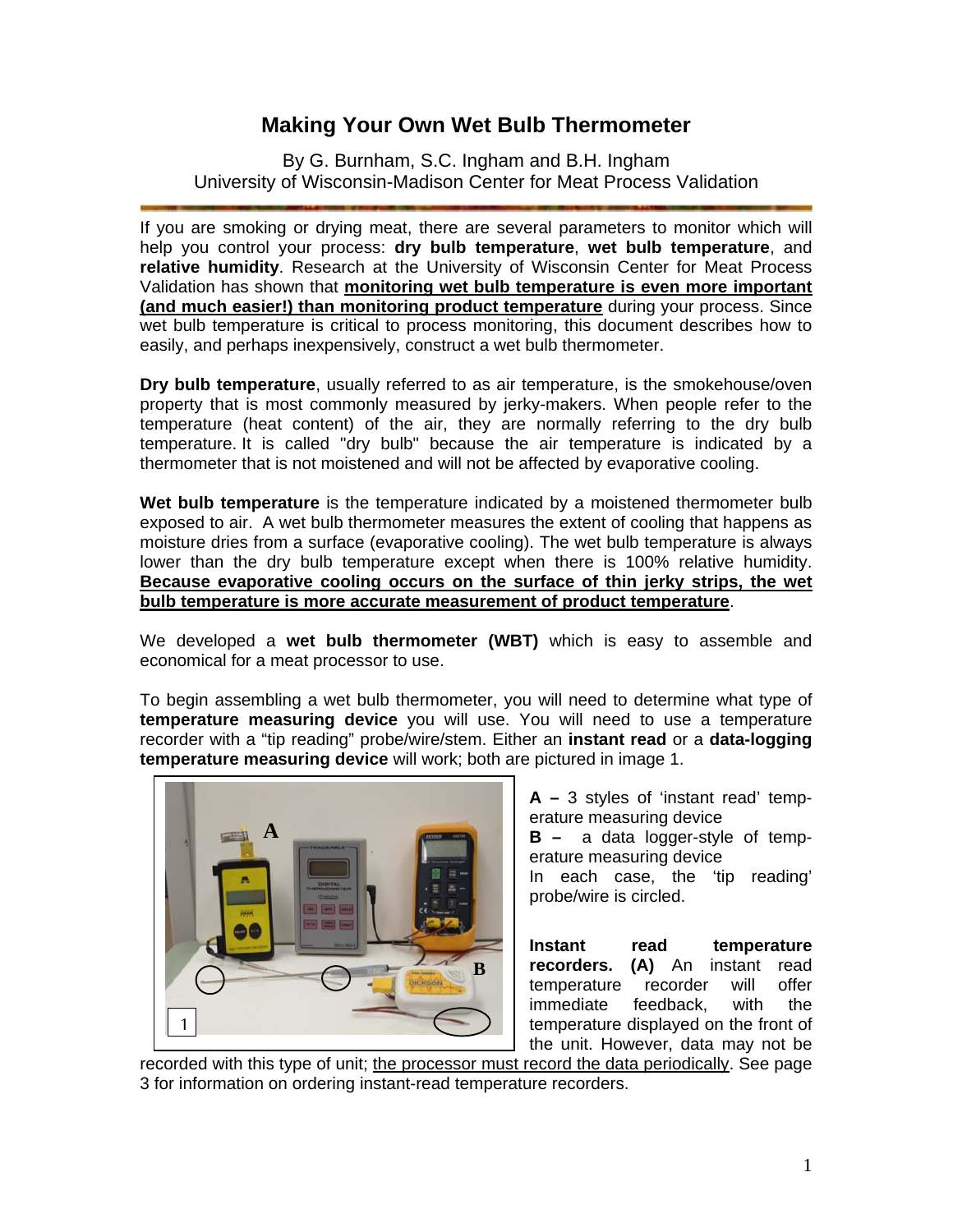**A data logger-style temperature recorder. (B)** This type of device keeps track of, or 'logs' temperature over a period of time. An inexpensive data logger usually does not offer immediate readout of data. A processor must connect the data logger to a computer to view the temperature data. A data logger does, however, offer a continuous record of temperature history which can be important for HACCP documentation. See page 3 for information on ordering a standard data logger.

Once you have your temperature recorder, you will need to choose material to serve as the **"wick"** to cover the tip probe. Water evaporating from the wick will reduce the temperature recorded, giving an indication of evaporative cooling. The wick should be made from an absorbent material, preferably cotton. It should also be constructed of **two phases**: a loose, absorbent interior, and an exterior that is of an absorbent tighter meshing material. The exterior keeps the inner absorbent material around the sensing portion of the temperature probe and prevents the sensing portion of the recorder from being exposed to direct ambient conditions. You may



wish to purchase wicks commercially, such as from an online supplier (http://www.wickstore.com/wetbulbwick.html), or a good substitute is a round cotton bootlace (image 2). See page 3 for more information on supplies for a wet bulb thermometer.

#### There are several simple steps to setting up a **wet bulb thermometer**.

- 1. **Gather materials.** You will need a **vessel for holding water** which must either be
	- refilled during processing, or must be sufficiently large to hold enough water (allowing for evaporation) to keep the water level close to the temperature probe. Choosing a vessel with a small diameter opening will reduce evaporation. Once a water vessel has been chosen, simply fill it with water. You will also need a **temperature measuring device** and material to serve as a **wick**. In image 3, the bottom of a soda bottle and a glass beaker are pictured as vessels.



Both an instant read and a data logger are shown for measuring temperature and pieces of brown cotton shoelace serve as the wick.



2. **Assemble the wet bulb thermometer. Cut** a portion of the wicking material (it should be long enough to reach the bottom of the water vessel and than some). **Connect** the sensing portion of your temperature recorder to the wick by inserting the probe/wire/stem into the center of the wick (image 2). **Secure the end**  of the wick to the probe/wire/stem using tape. **Place the wick** in the water-containing vessel. **Make sure** the wick is completely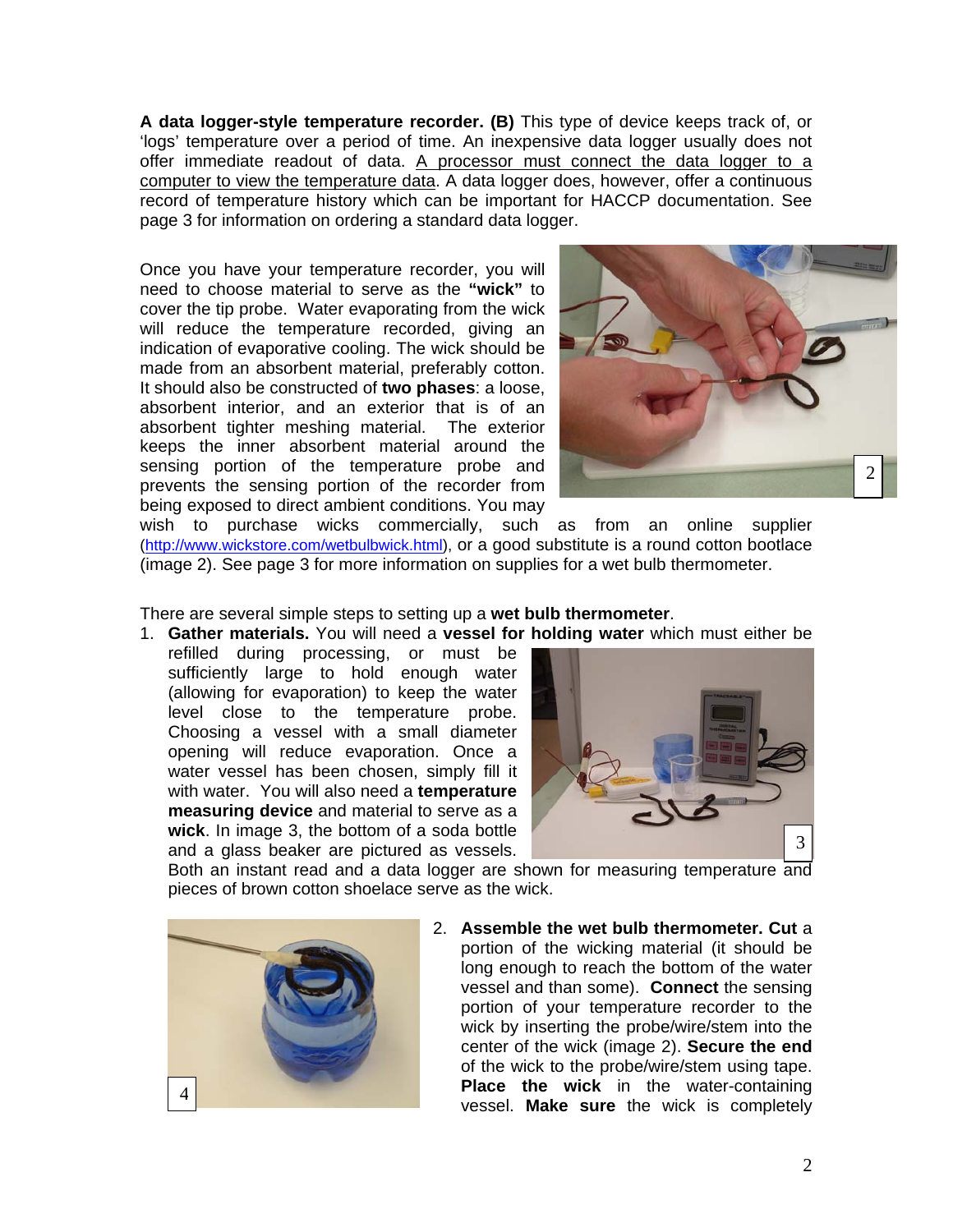saturated with water, then position the wick-covered sensing portion of your temperature recorder so that it is completely exposed to ambient conditions, yet as close as possible to the water source (image 4). This will ensure adequate wicking of the water to the sensing portion of the temperature recorder. If exposure to ambient conditions is too great, such as when the wick is too long or the recorder too far from the water surface, the wick may dry out, and evaporative cooling will not be recorded.

3. **Place the wet bulb thermometer inside the chamber.** If you are using an instant



reading temperature measuring device to make process adjustments, place the wet bulb thermometer for easy access and readability, such as near a door or window (image 5). If immediate feedback is not a consideration (image 6), place the device where the ambient conditions of your process are least likely to give you optimum conditions – hence a "worst case" reading. Position the wet bulb thermometer in a flow of air (such as

in a stream of incoming air), but away from fans which will cause excessive evaporation and drying of the wick.

4. **Record wet bulb temperature.** Establish a regular schedule of recording or down-loading wet bulb temperature. Check water level in the vessel periodically, and also check the position of the wick. The portion of the wick above the water must remain moist for accurate temperature measurement. The wet bulb temperature can be used to adjust your process conditions, as needed.



### **Supplies for Making a Wet Bulb Thermometer\***

\_\_\_\_\_\_\_\_\_\_\_\_\_\_\_\_\_\_\_\_\_\_\_\_\_\_\_\_\_\_\_\_\_\_\_\_\_\_\_\_\_\_\_\_\_\_\_\_\_\_\_\_\_\_\_\_\_\_\_\_\_\_\_\_\_\_\_\_\_\_

#### Instant Read Temperature Recorders

Fisher Scientific (800-766-7000)

- Part 15-078-38; price \$131.49 plus shipping
- Part 15-077-14; price \$111.15 plus shipping

# Data Logger-Type Temperature Recorders

Dickson Company (800-323-2448)

- Part SM325 (LCD Display Temperature Data Logger w/ 2 K-thermocouple probes); price \$399 plus shipping
- Also order software to download information to computer (\$79)

#### Wick Material

- Round cotton bootlace (pictured in this document) available at many general stores
- Wet-bulb wick (\$50-\$60 per spool http://www.wickstore.com/wetbulbwick.html)